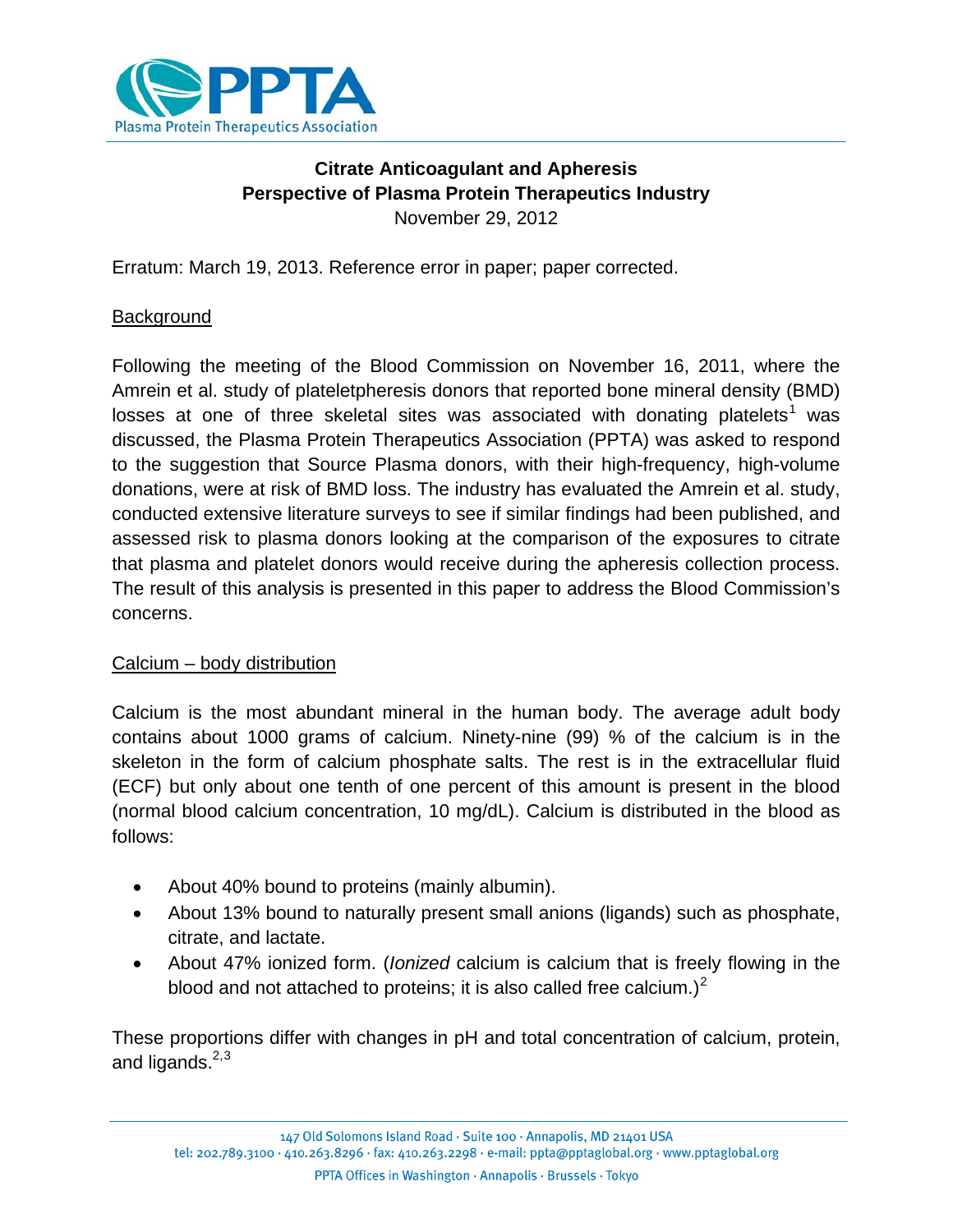

# Apheresis and calcium

To collect blood components by apheresis, it is necessary to anticoagulate the blood drawn from the donor to prevent clotting within the apheresis device. Citrate effectively chelates divalent cations, such as calcium, to inhibit immediately (and transiently) the coagulation cascade. Since the citrate binds with a portion of the *ionized calcium*, the activation of the calcium-dependent coagulation factors is effectively blocked.<sup>[2](#page-0-0)</sup>

<span id="page-1-2"></span><span id="page-1-1"></span><span id="page-1-0"></span>Acute, short-term changes in ionized calcium levels during the apheresis process are well known.<sup>[4,](#page-9-3)[5,](#page-9-4)[6,](#page-9-5)[7](#page-9-6)</sup> When the concentration of ionized calcium decreases, it results in many of the acute clinical signs and symptoms of "citrate toxicity," such as perioral tingling and paresthesias, chills, nausea, twitching, and tremors. If citrate concentrations rise excessively consequent to the rapid administration of large amounts of citrate, the ionized calcium may decrease significantly and more severe symptoms, such as carpopedal spasm, seizures, tetany, and cardiac arrhythmias, may occur. These side effects are well known, and prompt attention to mild symptoms typically requires only pausing or stopping the procedure to reduce the reinfusion rate. This helps prevent more severe citrate reactions.

Sequela of citrate toxicity are dependent on the rate of citrate administration, the duration of the infusion, the dilution of citrate in the ECF, redistribution, rate of metabolism, and the rate at which citrate is excreted. The liver, kidney, and skeletal muscle are responsible for most of the metabolism and excretion of citrate. Experimental studies showed a rapid initial citrate clearance of 50% over the first 30 minutes followed by a more gradual clearance of the remaining 50% over the next two and half hours. $3$  The citrate level in serum and urine typically returns to baseline within 4 hours after the infusion has stopped. $2$  In the urine, the acute citrate load produces cation excretion including calcium, magnesium, sodium, and potassium.

In addition, when plasma-ionized calcium decreases, the parathyroid glands sense the change and secrete parathyroid hormone (PTH) immediately. The PTH increases quickly within 5 to 15 minutes after citrate infusion has been initiated.<sup>[2](#page-0-0)</sup> A study on plateletpheresis showed that the intact PTH rises quickly, then levels off or slightly decreases during the remainder of the procedure, despite progressive decreases in calcium.<sup>[2](#page-0-0)</sup> PTH raises calcium levels by: a) releasing calcium from the large reservoir contained in the bones, b) enhancing active reabsorption of calcium in the kidney and c) enhancing the absorption of calcium in the small intestine by increasing the production of activated vitamin D.<sup>[8](#page-9-7)</sup>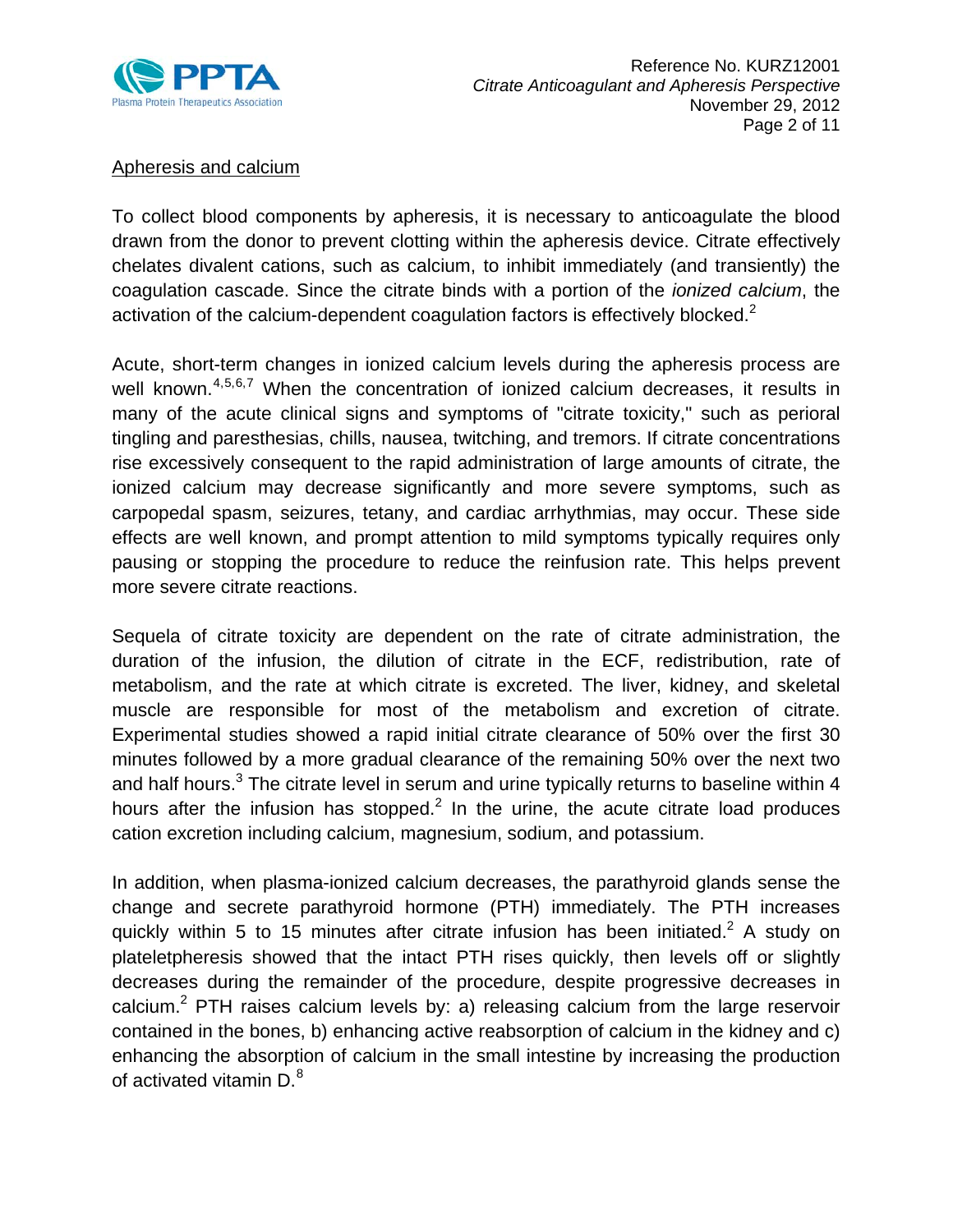

#### Factors affecting the amount of citrate infused to apheresis donors

Equipment used: The total citrate infused per procedure depends on the adjusted "citrate infusion rate." Calculation of the citrate infusion rate in terms of the weight of the donor allows compensating for variations in the body mass of different donors. The citrate infusion rate normalizes all donors by dividing the infusion rate per minute by the donor's body weight in kilograms. It is expressed in terms of *mg of citrate administered per kilogram body weight per minute (mg/kg/min).*

<span id="page-2-0"></span>A citrate infusion rate of 1 mg/kg/min or less for most donors rarely results in symptoms of citrate toxicity.<sup>[9](#page-10-0)</sup> A citrate infusion rate of 1.7 mg/kg/min or greater, however, may be associated with risk of moderate to severe acute citrate reactions. The higher citrate infusion rate may exceed the rate at which citrate can be metabolized causing a decrease in ionized calcium levels in the blood and the appearance of hypocalcemic symptoms.<sup>9</sup>

However, the size of the donor affects the rate of citrate accumulation. As a consequence, at similar citrate infusion rate, smaller donors may experience acute symptoms of citrate toxicity at a greater frequency than do larger donors, due to the fact that there is less ECF for dilution and a lesser mass of tissue to metabolize the compound. The goal of citrate anticoagulation is to infuse sufficient citrate to prevent blood clotting in the extracorporeal circuit but not so much as to lead to significant citrate reaction symptoms in the donor.

Type of apheresis product collected: Depending on the type of procedure being performed, the amount of citrate returned to the donor varies widely. For example, during *plateletpheresis* procedures, the red cells and nearly all plasma are returned to the donor. Therefore, most of the citrate that is added to the blood during the procedure goes back to the donor. However, a significantly lower amount of citrate is returned to the donor during *plasmapheresis* (e.g., Source Plasma) since most of the plasma is collected (not returned to the donor).

Frequency of donations in Austria: Apheresis donors are allowed to donate at different intervals depending on the blood component to be collected:

- $\blacksquare$  Plateletpheresis up to 26 times a year
- Plasmapheresis up to 50 times a year<sup>[10](#page-10-1)</sup>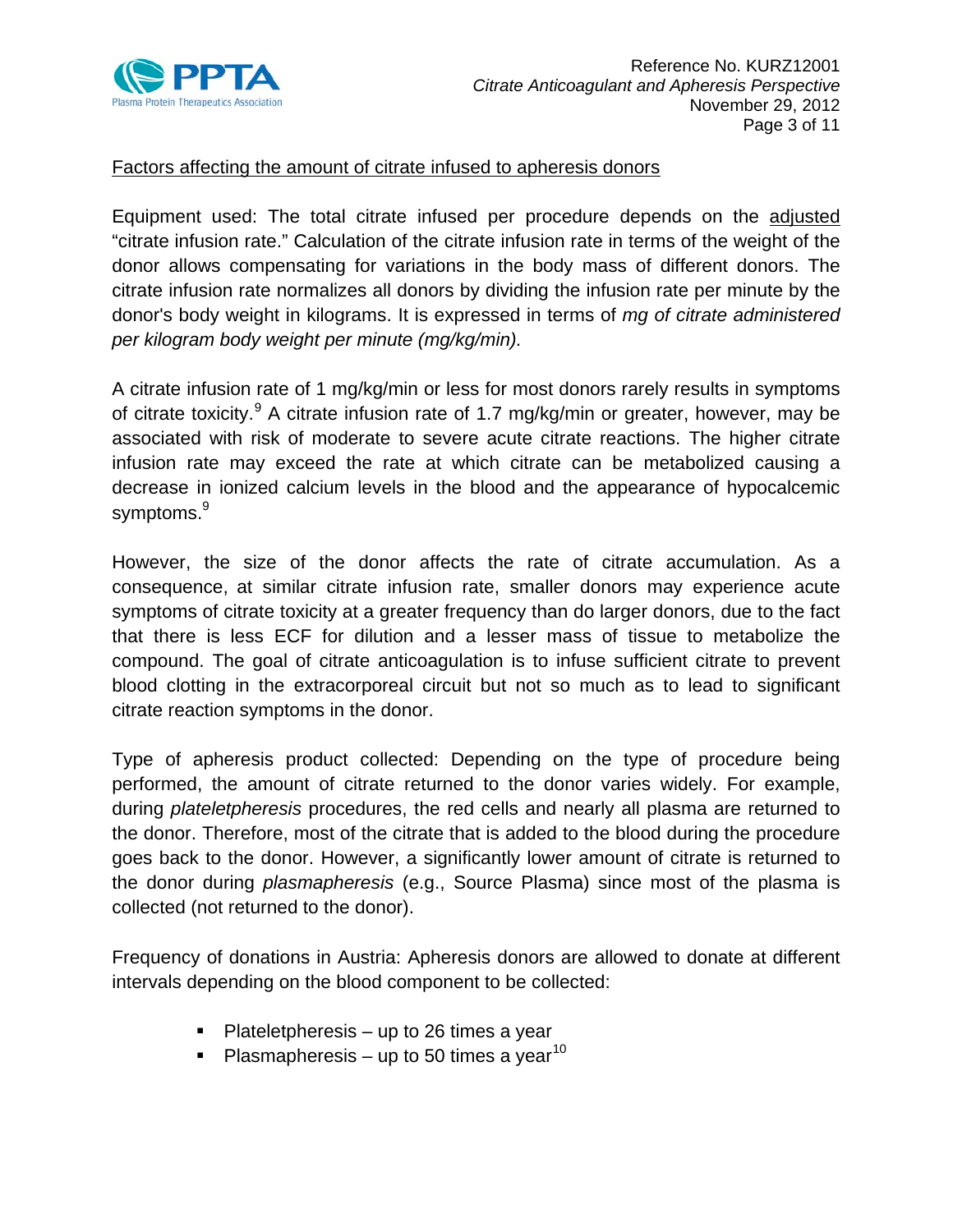

Type of anticoagulant used: For the collection of products for transfusion (platelets, red cells, plasma, etc.) the Anticoagulant Citrate Dextrose solution (ACD-A) is typically used. However, for collection of Source Plasma, a 4% sodium citrate anticoagulant solution is used. The total citrate ion in the anticoagulant solution may be calculated as follows:

*A 4% Sodium Citrate solution contains 4 grams of trisodium citrate dihydrate (Na3C6H507,2H20) per 100 mL of solution (40 mg/mL). The molecular weight of the compound is 294, and the molecular weight of citrate ion is 189. Therefore, each mL of sodium citrate anticoagulant contains 40 mg/mL x 189/294 = 25.7 mg of citrate ion.* 

Other variables: There are several parameters that affect the total citrate infused to the donors during plasmapheresis procedures (e.g., product volume, donor hematocrit, donor plasma volume).

# Citrate Exposure and Ionized Calcium Loss

<span id="page-3-0"></span>The *AC delivered* to the donor as shown in the graphs provided by Fenwal (Fig. 1 and Fig. 2) indicates total volume of anticoagulant infused to the donor during a plasmapheresis procedure.<sup>[11](#page-10-2)</sup> Volume of anticoagulant returned to the donor is a function of the donor's hematocrit. The highest citrate exposure as seen on Fig. 1 is when 880 mL is collected from very high hematocrit donors (54%). *AC delivered* is not sensitive to donor weight or flow rates. Hematocrit and donation volume are determining factors for donor citrate exposure.

If the donor's hematocrit is 40%, and 880 mL of anticoagulated plasma is collected, the estimated total anticoagulant volume infused to the donor is about 58 mL (Fig. 1). Thus, the 80 kg donor would be exposed to 1491 mg citrate. The plasmapheresis process usually takes from 1 to 1 ½ hours. For this donor, then, the exposure would be 1491 mg/80 kg/60 min or 0.31 mg/kg/min, the citrate infusion rate. From Fig. 2, it can be seen that, if only 650 mL plasma is collected, the citrate exposure will be correspondingly lower with the same hematocrit. For example, the 80 kg donor shown in Fig. 2 with a hematocrit of 40% would have approximately 45 mL of anticoagulant infused for a citrate infusion rate of 0.24 mg/kg/min.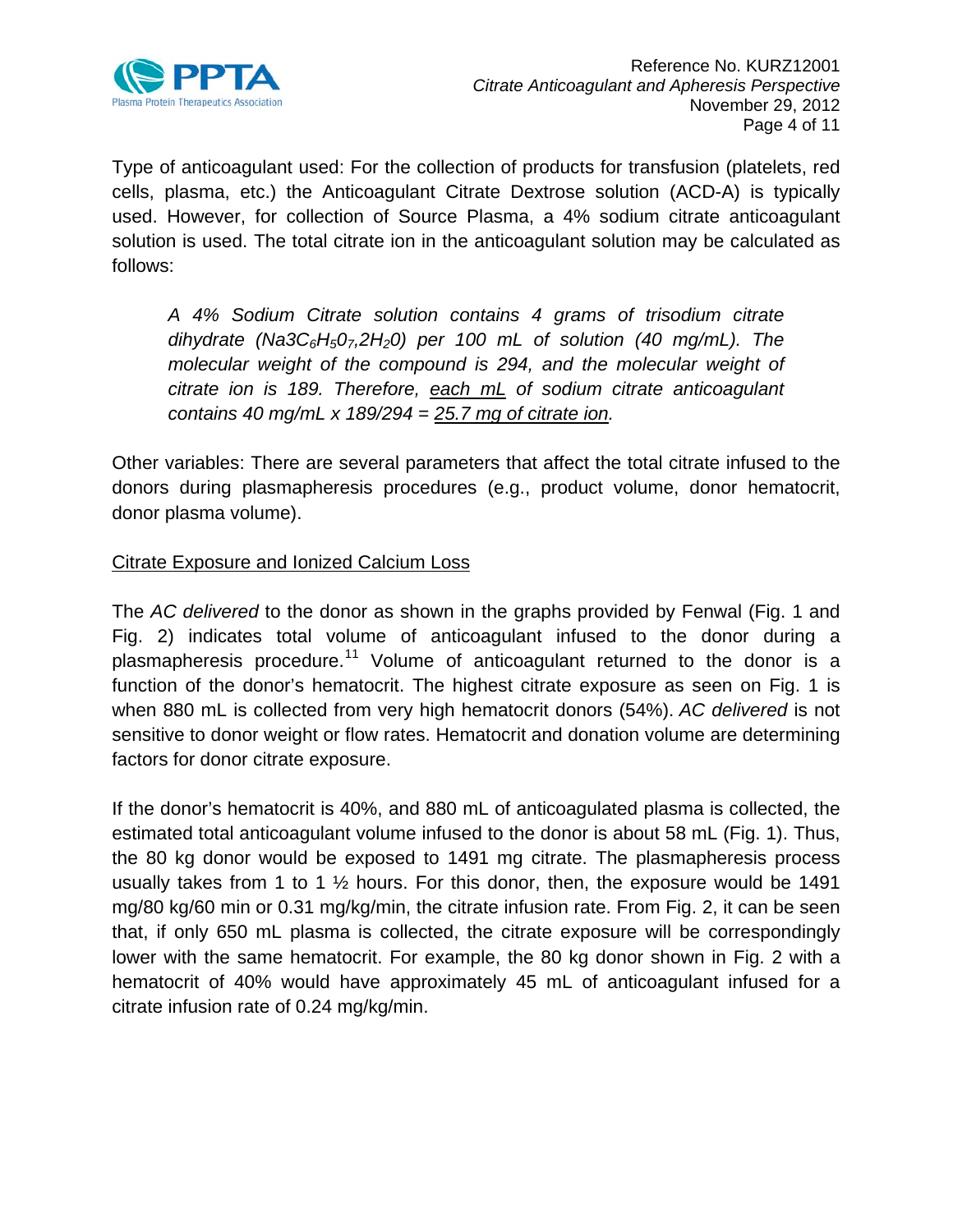



**Fig. 1 (Fenwal)[11](#page-3-0)**



**Fig. 2 (Fenwal)[11](#page-3-0)**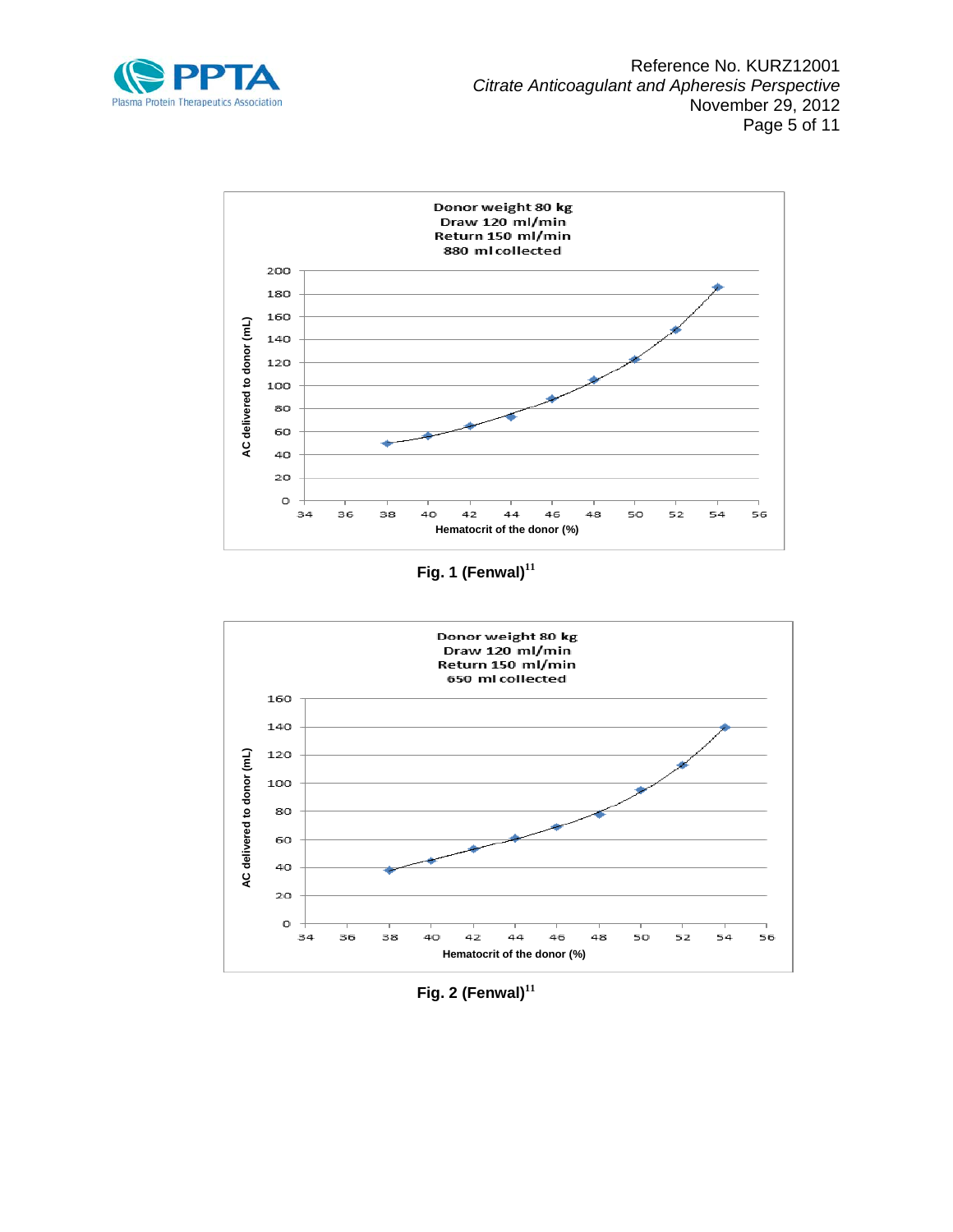

During plateletpheresis, the amount of citrate the donor would receive is roughly equal to that added to the blood as it enters the collection system since almost all the plasma is returned to the donor during the apheresis procedure. Only a small amount of plasma is retained during the processing. In contrast, the plasma donor will receive substantially less citrate since most of the added citrate remains in the collected plasma.



<span id="page-5-1"></span><span id="page-5-0"></span>**Fig. 3. Changes in serum ionized calcium concentrations during leukapheresis. Dotted lines indicate upper and lower limits of the reference range. Open symbols (□, ∆, ◊, and ○) represent procedures without prophylactic Ca, solid symbols (■, ▲, ♦, and ●) those with Ca. Levels of ionized calcium were markedly lower in procedures performed without prophylactic Ca and remained significantly below the reference range 90 minutes after completion of apheresis. (Bolan)[12](#page-10-3)**

While we have based our illustrative calculations of citrate exposure above on data provided by Fenwal, similar results would be expected according to data provided by Haemonetics, the other major apheresis equipment supplier.<sup>[13](#page-10-4)</sup> Data supplied by Haemonetics indicate that citrate exposure during plateletpheresis is reported to be approximately 8 times higher than that received by plasmapheresis.<sup>[13](#page-5-0)</sup> Thus, for donors with equal hematocrit, the plasma donor would have to give 8 times the number of donations to receive the same cumulative citrate exposure as the platelet donor.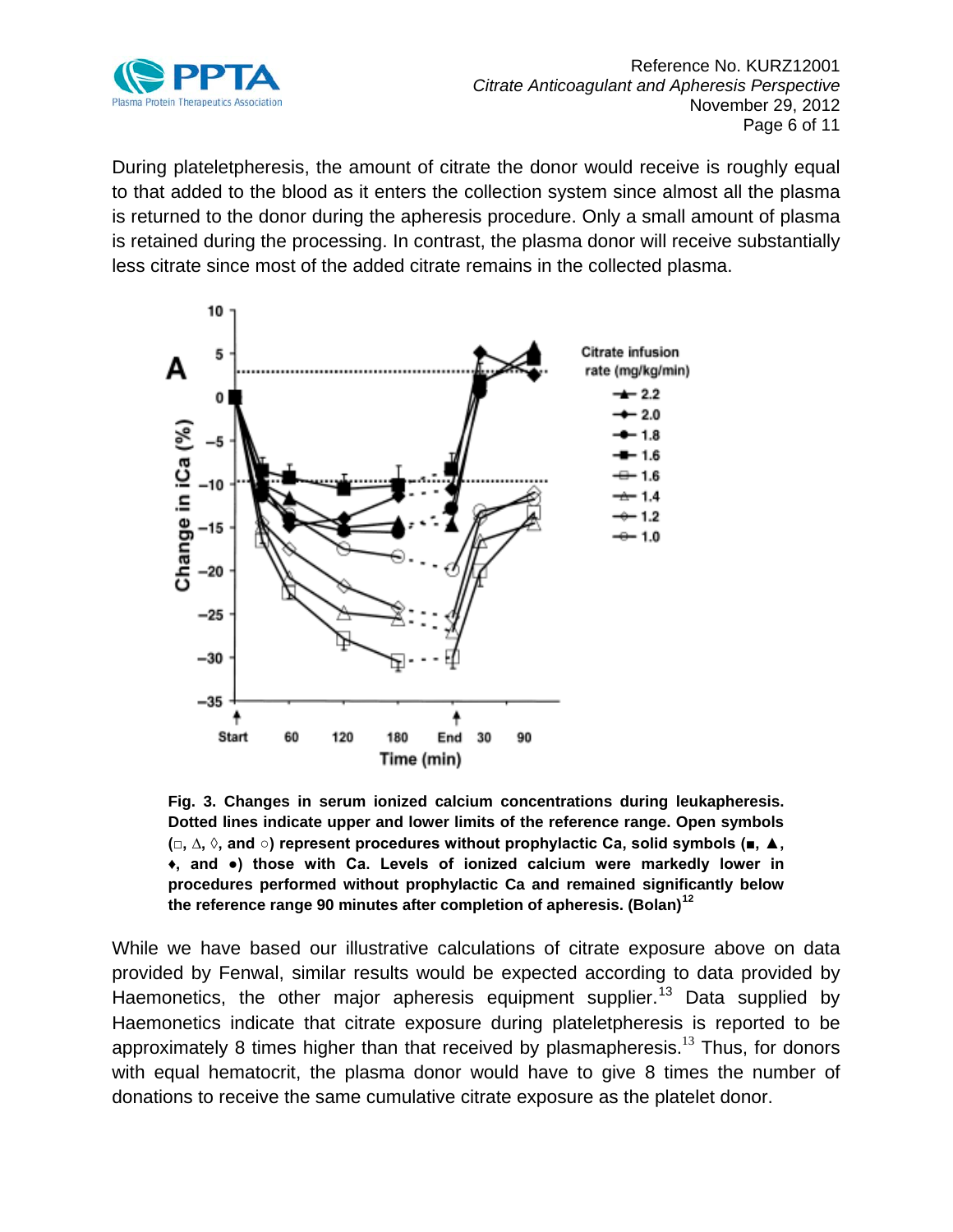

For plateletpheresis or peripheral blood progenitor cell collection, the citrate infusion rate appears to be 1.5 mg/kg/min, which is about 5 times the citrate infusion rate used in plasmapheresis<sup> $4,6,7,12$  $4,6,7,12$  $4,6,7,12$  $4,6,7,12$  $4,6,7,12$ </sup> lonized calcium loss appears to be dose dependent, as shown by Bolan in the study of various citrate infusion rates with and without administration of calcium.<sup>[12](#page-5-1)</sup> With the citrate infusion rate of 1.6 mg/kg/min at 60 minutes, there was a drop in ionized calcium of about 22.5% versus a drop of about 13.0% with a rate of 1.0 as shown in Fig. 3. For a citrate infusion rate of 1.5 mg/kg/min, the ionized calcium loss is calculated to be about 20.92% extrapolating from Fig. 3. With the citrate infusion rate of 0.31 mg/kg/min used for plasmapheresis, a decrease of about 2.1% in the ionized calcium would be expected assuming linearity of response. Thus, with the citrate infusion rate for plasmapheresis, ionized calcium loss is about 10% of that seen with the high exposure level employed for plateletpheresis. If the effects were to be cumulative, there would have to be 10.0 times as many plasma donations to have the same cumulative level of ionized calcium loss. This figure is comparable to the 8-fold differential citrate exposure for the two processes as indicated in data from Haemonetics. Moreover, data provided by Haemonetics for 30 plasma donors indicates an average citrate infusion of about 23 mL for donors with a range of hematocrits and weights.<sup>[13](#page-5-0)</sup> Thus, ionized calcium loss on average would be lower than the figure used in our illustration.

In Austria, donors are allowed to give 26 platelet donations and 50 plasma donations per year. Thus, with a ratio of 1.92 plasma/platelet donations allowed, the donor giving the maximum number of plasmapheresis donations would still have 80% less potential ionized calcium losses than the platelet donor giving at the maximum frequency. Few donors, however, give at the maximum number of times. It is also questionable that, with the loss in ionized calcium of only 10% seen with plateletpheresis, there would be the same effect on bone demineralization, given that the ionized calcium decrease is only short term[.](#page-0-2)<sup>1</sup> In addition, it is expected that the transitory rise in PTH, the hormone affecting bone loss, reported by Amrein et al., would be correspondingly less, thus further minimizing possible bone calcium metabolization. $<sup>1</sup>$  $<sup>1</sup>$  $<sup>1</sup>$  Amrein et al. reported a small</sup> and marginally statistically significant BMD difference between plateletpheresis donors and controls.<sup>[1](#page-0-2)</sup> In addition, the loss was only significant at one of three skeletal measurement sites. If the effect of repeated citrate exposure is associated with significant BMD loss, it is surprising that the difference in the femoral neck was the smallest since this site frequently serves as the reference skeletal site for epidemiological studies in defining osteoporosis.<sup>[14](#page-10-5)</sup>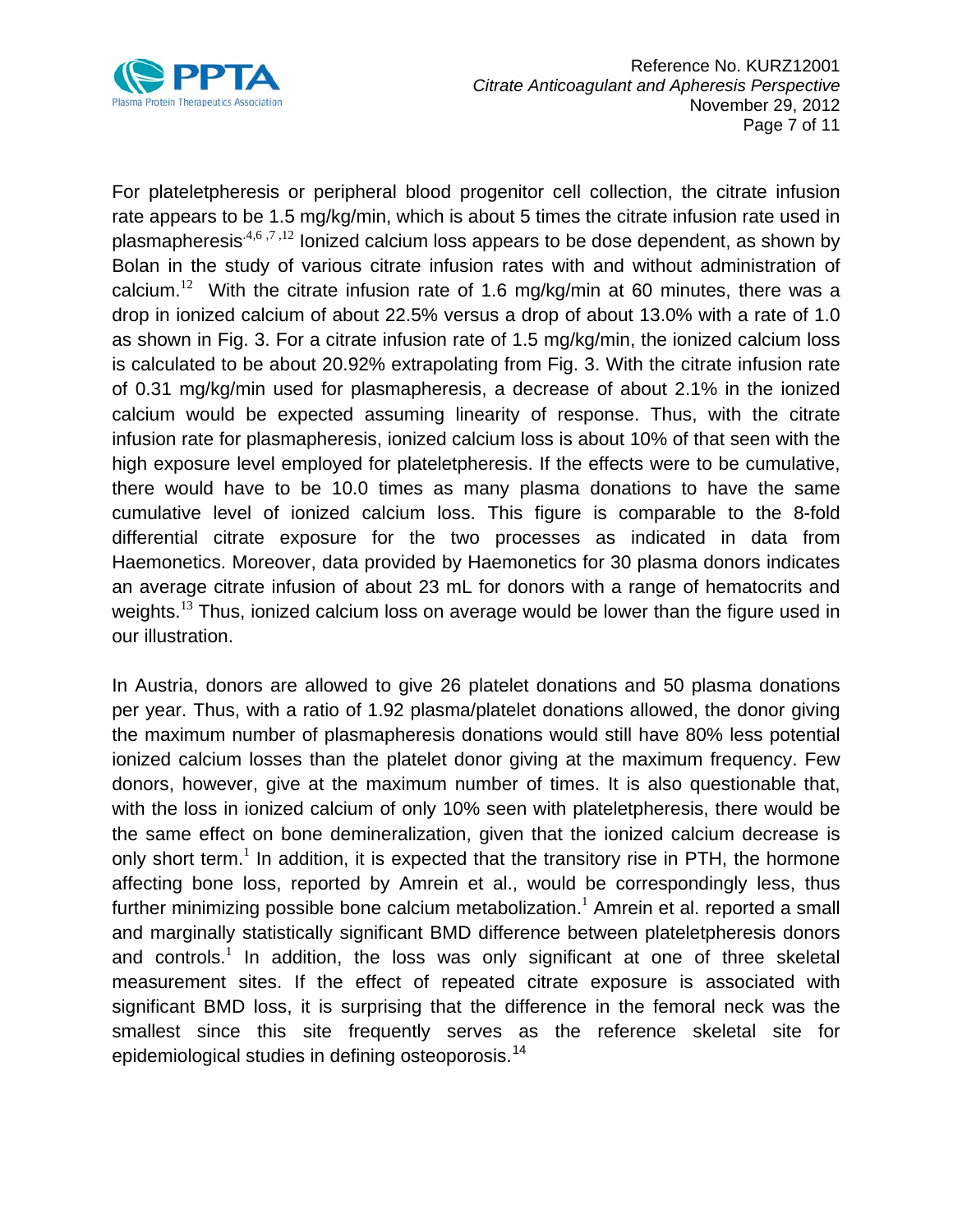

# **Summary**

The acute effects of citrate are recognized and are rapidly reversible because it is metabolized within minutes in the liver, kidneys, and muscles and other compensatory mechanisms, such as the release of PTH that mobilizes calcium from the reservoir in the bones, increases reabsorption of calcium in the kidney and enhances absorption of calcium in the small intestine[.](#page-0-0) $2,9$  $2,9$  While there is clear evidence that short term calcium metabolism is affected by exposure to citrate during apheresis procedures, evidence that there is a resulting clinically significant change in bone metabolism due to the increased renal excretion of calcium citrate is lacking. Moreover, in the absence of longitudinal studies, the long-term effects of repeated apheresis procedures on calcium balance and BMD are not known.

Amrein et al.'s cross sectional study of plateletpheresis donors has, however, reported a small but statistically significant association with lumbar  $BMD<sup>1</sup>$  $BMD<sup>1</sup>$  $BMD<sup>1</sup>$  The authors indicate that further studies are needed to delineate the effects of acute changes in serum ionized calcium, PTH, and blood pH on bone cell activity under in-vitro and in-vivo conditions before one can better interpret such data. Of note is the statement that the authors were unable to find a significant relationship between donation frequency and lumbar spine Zscores. As they state, there might not have been sufficient power for this type analysis, but a dose response relationship with exposure would be expected if the reported relationship is meaningful.

Some of the limitations of the Amrein et al. publication are:

- Heterogeneity of the study population: Donation type (combination of plateletpheresis/plasmapheresis or plateletpheresis only), donation frequency (variable 16 – 633), and apheresis devices (three different types used).
- No information regarding type of anticoagulant used or the citrate infusion rate used.
- No information regarding when was the last donation (e.g., the paper indicates "donors had an average of 85 apheresis procedures in the past").
- Only one of the three measurement sites (lumbar) for BMD showed results that were statistically significant. However, the other two sites (total hip and femoral neck) were not affected.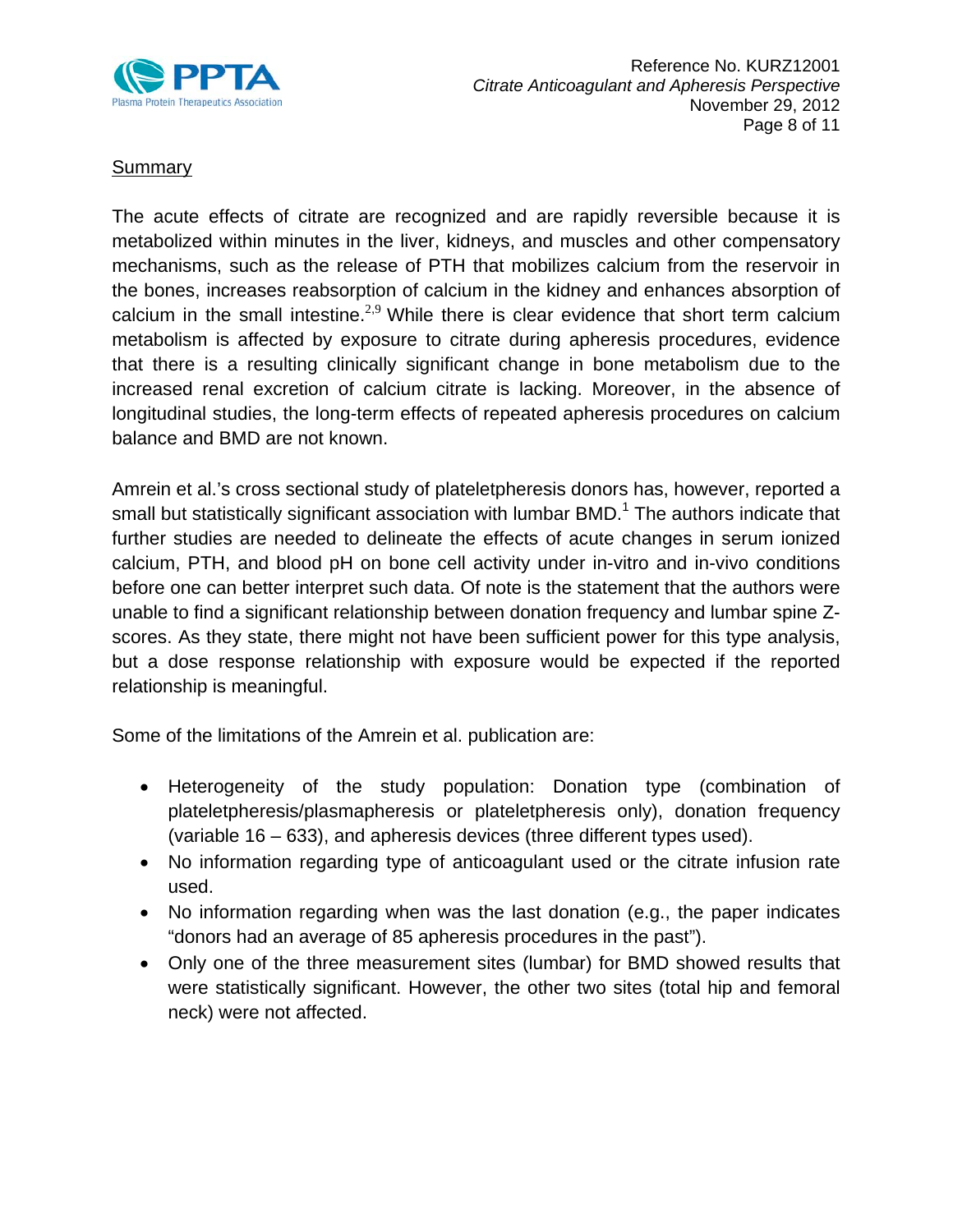

### **Conclusion**

While the new report suggests that plateletpheresis donors might have a higher prevalence of lumbar BMD loss, the extension of this to plasmapheresis donors is hypothetical based on the limited findings of the Amrein et al. study.<sup>[1](#page-0-2)</sup> In fact, an earlier report that examined BMD changes in platelet donors who had given more than 50 donations over a 10 year period found no significant changes in age-adjusted BMD at the lumbar spine, hip and radius sites when compared to individuals of the same gender and race who were whole blood donors.<sup>[15](#page-10-6)</sup> These authors conclude that "frequent apheresis donations do not appear to have long-term effects on baseline laboratory levels or [BMD] measurements."

Citrate exposure for plasmapheresed donors is only about  $1/5<sup>th</sup>$  to  $1/8<sup>th</sup>$  that of the exposure that platelet donors experience. Evidence shows that at this level the acute and transitory changes in ionized calcium would be minimal. In all studies, the biological parameters are normalized after 24 hours, so the true significance of the reported changes for the Austrian platelet donors is unclear. In addition, the plateletpheresed donor would be exposed to from 2  $\frac{1}{2}$  to 4 times the cumulative citrate as the plasmapheresed donor if each gives the maximum number of allowable donations. In terms of cumulative ionized calcium loss the platelet donor would have greater than 5 times the loss as the plasma donor. Only a well-designed long term longitudinal study would be able to draw any meaningful conclusions about the impact of citrate exposure on BMD loss. However, with the anticipated small loss in ionized calcium during the plasma collection process, it is doubtful whether significant BMD changes would be observed.

Evidence exists that remedial actions (e.g., calcium supplementation) can mitigate the acute calcium loss from citrate exposure during apheresis.<sup>[4,](#page-1-0)[16](#page-10-7)</sup> While calcium supplementation has been demonstrated to reduce acute citrate reactions, no studies have examined the possible long-term association of supplementation on bone loss since the relationship with plateletpheresis has only recently been hypothesized.

Other than the Amrein et al. report, conducted on platelet donors, suggesting a concern with BMD loss in donors from plasmapheresis, there is no other evidence supporting a concern with bone demineralization. With the much lower citrate exposure during plasmapheresis it appears to be premature to suggest that these donors are at additional risk of bone demineralization.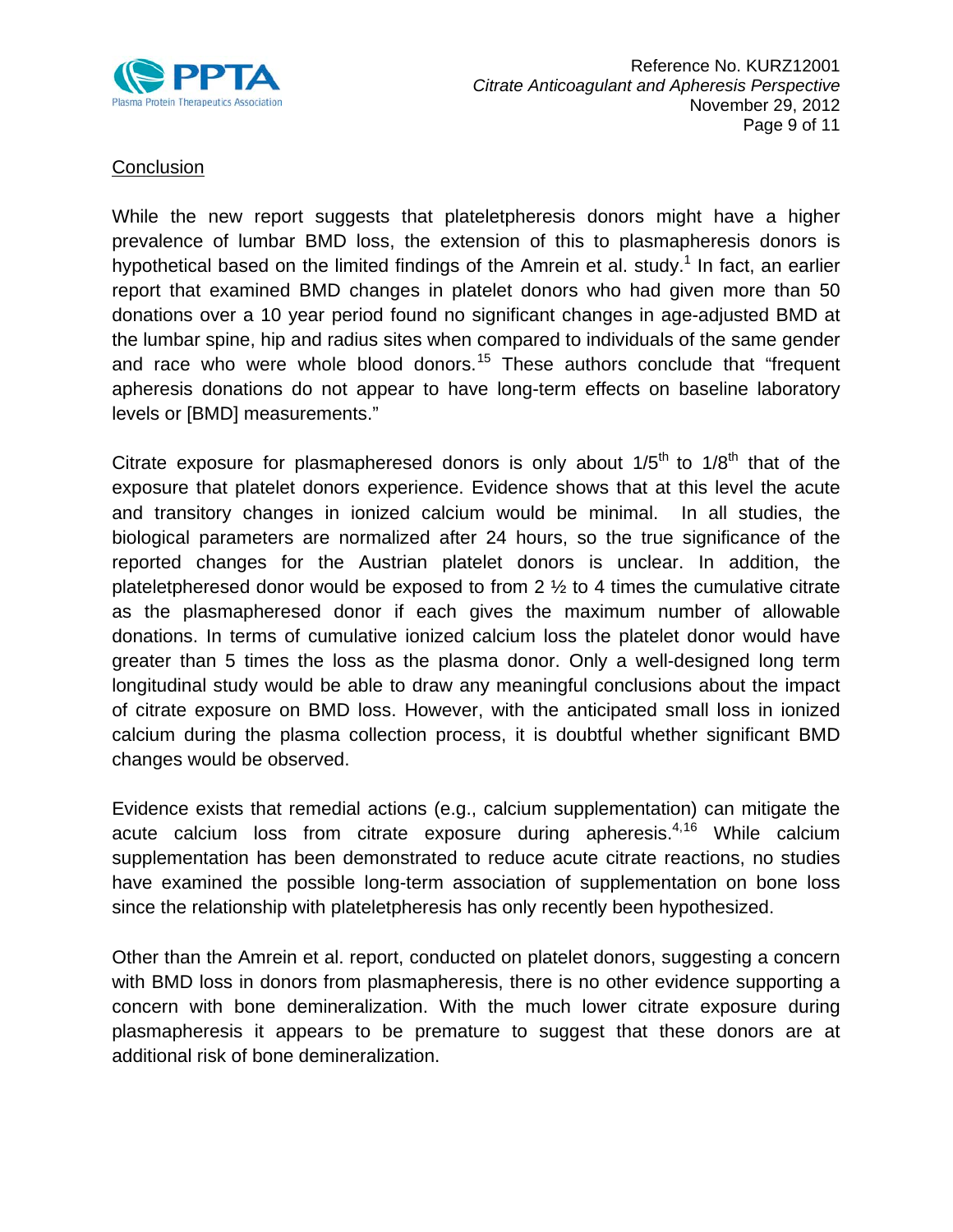

Donors have safely donated Source Plasma for the manufacture of plasma protein therapies for decades. The health of donors is assessed prior to the first donation by acquiring health histories, and performing limited physical examinations, measurements of donor health parameters (e.g., donor weight, blood pressure, pulse, temperature, tests for hematocrit, protein, infectious diseases). These measures are repeated on a regular time frame. The plasma industry is dedicated to safeguarding the health of people who are committed to donating plasma for manufacturing lifesaving products. The health of donors is an industry priority, and plasma collectors in concert with PPTA will continue to safeguard the health of donors.

# References

- <span id="page-9-0"></span> **<sup>1</sup>** Amrein K, Katschnig C, Sipurzynski S, Stojakovic T, Lanzer G, Stach E, et al. Apheresis affects bone and mineral metabolism. Bone. 2010;46(3):789–95.
- <span id="page-9-1"></span>**<sup>2</sup>** Crookston K, Novak D. Physiology of Apheresis. "Apheresis: Principles and Practice." Amer Assn of Blood Banks Press, Bethesda, MD; 2010. p. 45–69.
- <span id="page-9-2"></span>**<sup>3</sup>** Dzik WH, Kirkley SA. Citrate toxicity during massive blood transfusion. Transfus Med Rev. 1988;2(2):76–94. 3**rd** edition editors: BC McLeod, TH Price and P. Weinstein.
- <span id="page-9-3"></span>**<sup>4</sup>** Bolan CD, Cecco SA, Yau YY, Wesley RA, Oblitas JM, Rehak NN, et al. Randomized placebo-controlled study of oral calcium carbonate supplementation in plateletpheresis: II. Metabolic effects. Transfusion. 2003;43(10):1414–22.
- <span id="page-9-4"></span>**<sup>5</sup>** Bolan CD, Greer SE, Cecco SA, Oblitas JM, Rehak NN, Leitman SF. Comprehensive analysis of citrate effects during plateletpheresis in normal donors. Transfusion. 2001;41(9):1165–71.
- <span id="page-9-5"></span>**<sup>6</sup>** Chu X-L, Hou J-M, Lin H, Lin H-K, Zeng J, Chen G-L, et al. [Short-term effects of citrate on markers of bone metabolism in Chinese blood donor volunteers]. Zhongguo Shi Yan Xue Ye Xue Za Zhi. 2010;18(3):785–9.
- <span id="page-9-6"></span>**<sup>7</sup>** Chen Y, Bieglmayer C, Höcker P, Dettke M. Effect of acute citrate load on markers of bone metabolism in healthy volunteers. Vox Sanguinis. 2009; 97(4):324–9.
- <span id="page-9-7"></span>**<sup>8</sup>** Klemm KM, Klein MJ. Biochemical Markers of Bone Metabolism. In McPherson RA, Pincus MR, eds. Henry's Clinical Diagnosis and Management by Laboratory Methods, Chapter 15. Philadelphia, PA: Elsevier Saunders, 2011:193-209.